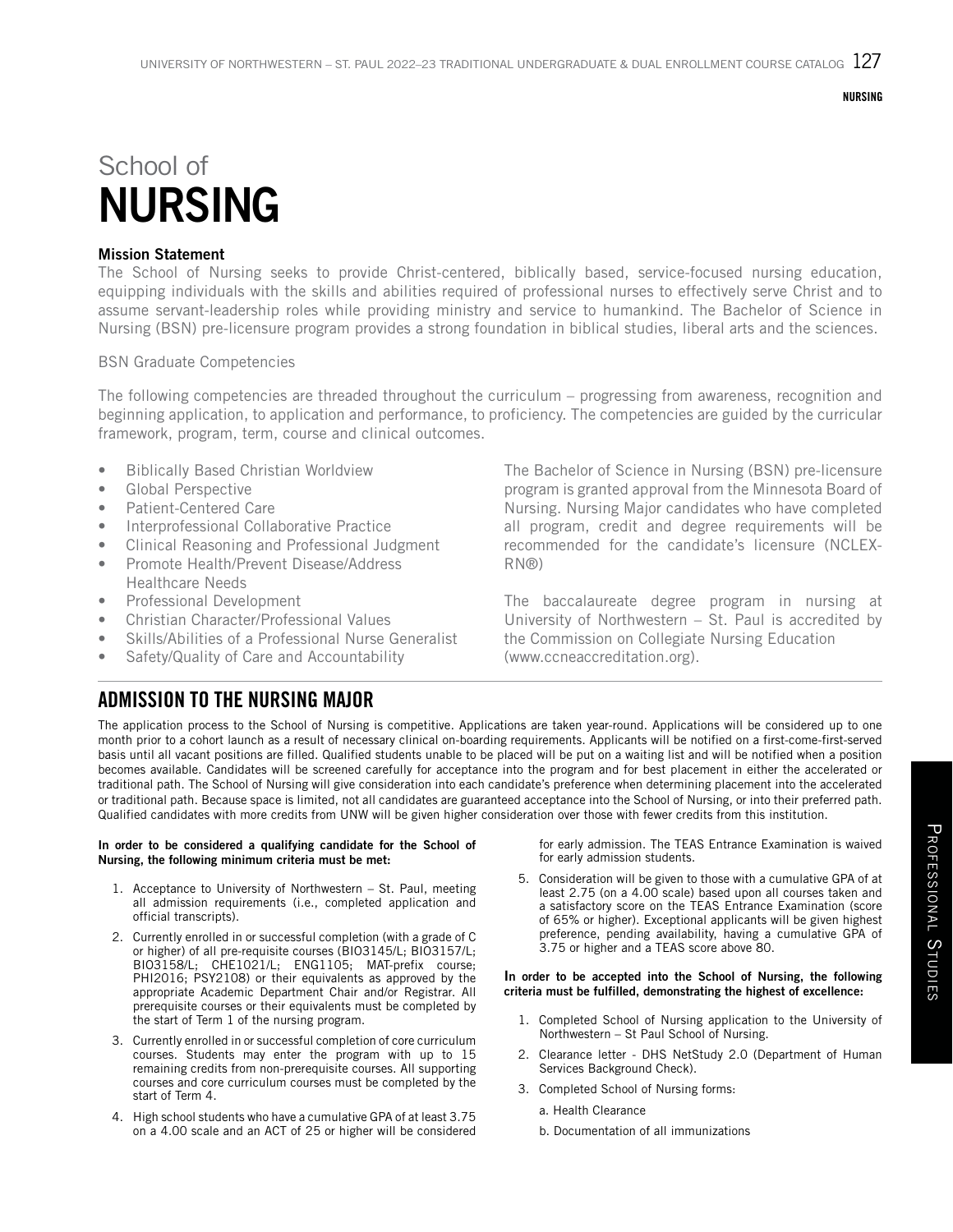$128$  university of northwestern – st. paul 2022–23 Traditional undergraduate & dual enrollment course catalog

## NURSING **DESCRIPTIONS**

- c. Background Disclosure
- d. Release Agreement
- e. Agreement to Program Policies
- f. Student Confidentiality Agreement
- 4. Basic Life Support (BLS) Certification for Healthcare Professionals.
- 5. Satisfactory scores on the TEAS entrance exam.
- 6. Satisfactory personal interview conducted by faculty from the Nursing's Admission and Progression Committee, demonstrating suitability for the nursing profession.
- 7. A positive recommendation by the School of Nursing's Admission and Progression Committee.
- 8. Submission of Letter of Intent.
- 9. Attendance at all scheduled orientations for University of Northwestern – St. Paul and School of Nursing.

## RETENTION IN THE NURSING PROGRAM

Retention in the Nursing Program is based on the following:

- 1. Maintain a cumulative GPA of at least 2.75.
- 2. Maintain a GPA of at least 2.75 in the major.
- 3. Meet all minimum grade requirements as defined in the university catalog and the School of Nursing Handbook.
- 4. Abide by established university and school policies on academic integrity and upholding community and professional standards.
- 5. Maintain all student health clearance/immunization requirements, BLS requirement and criminal background screening, with supporting documentation demonstrating current records.

If the appropriate GPAs are not maintained, consideration may be given by the School of Nursing to place the student on probation, dismiss the student from the nursing program, or to counsel the student into another program area.

A nursing course (NUR prefix) may only be repeated one time. This includes whether the student failed or withdrew from the course ("W" notation on transcript). Upon failing or withdrawing from a nursing course during the second attempt, the student will immediately be dismissed from the School of Nursing. Dismissed students are required to meet with the Chief Nurse Administrator for a scheduled exit interview.

Only two (2) nursing courses (NUR prefix) may be repeated. The student who fails or withdraws from a third nursing course, having already repeated two (2) nursing courses, will immediately be dismissed from the School of Nursing. Dismissed students are required to meet with the Chief Nurse Administrator for a scheduled exit interview.

A student who has failed one or more nursing course(s) (NUR prefix) in a term, must write a letter to the Admission and Progression Committee of the School of Nursing, notifying of 1) their intent to continue in the nursing program; 2) their preferred term to repeat the nursing course(s); and 3) strategies taken to ensure success in the repeated course(s). The Admission and Progression Committee of the School of Nursing will make final decisions on placement of students who need to repeat nursing course(s).

All nursing courses (NUR prefix) having a clinical component must be repeated successfully prior to taking other nursing courses. A student must have completed all NUR courses from terms 1–3 in order to enroll in NUR4316, 4317, 4318, or 4319.

All supporting courses and core curriculum courses must be completed by the start of Term 4 of the Nursing program. Failure to meet sequential progression requirements will delay progression of the student within the Nursing program according to the curriculum plan.

The Admission and Progression Committee of the School of Nursing and/or the Chief Nurse Administrator will make final decisions in dismissal cases. All dismissal cases may be appealed.

FOR FURTHER DETAILS REGARDING ADMISSION AND PROGRESSION IN THE BACCALAUREATE OF SCIENCE IN NURSING (BSN) PRE-LICENSURE PROGRAM, SEE THE UNIVERSITY OF NORTHWESTERN NURSING STUDENT HANDBOOK.

## READMISSION IN THE NURSING PROGRAM

A student who wishes to be readmitted to the nursing program after a formal withdrawal, having completed a scheduled exit interview with the Chief Nurse Administrator, must reapply to the School of Nursing for consideration of admission. Any student readmitted to the program will be required to:

- Meet university and program admission criteria prior to readmission.
- Have a cumulative GPA of at least 2.75 on a 4.00 scale.
- Demonstrate a satisfactory level of knowledge from prerequisite nursing courses.
- Demonstrate successful competency of safe and accurate medication calculations and administration (if applicable).
- Demonstrate successful competencies in all clinical skills previously taken (Fee).

A readmitted student will be expected to meet graduation requirements in effect at the time of readmission and to follow the School of Nursing's program policies in effect for that academic year.

Students may appeal decisions made to the School of Nursing's Admission and Progression Committee with the concurrence or recommendation of the academic advisor or course instructor. Decisions on appeal requests are the responsibility of the Admission and Progression Committee and may be approved or denied based on individual circumstances and an evaluation of the request.

## NCLEX-RN® EXAMINATION AND APPLICATION FOR LICENSURE

Completion of the Bachelor of Science in Nursing (BSN) pre-licensure program is a necessary requirement for, but does not guarantee eligibility to take the NCLEX-RN® Examination. Please refer to the appropriate state board of nursing where licensure is desired, for full eligibility requirements. The board of nursing decides on candidate eligibility to take the NCLEX-RN ® Examination. Links to all boards of nursing websites and contact information is available through the National Council of State Boards of Nursing's (NCSBN) website: ncsbn.org. NCSBN also provides general information about the NCLEX-RN® examination, including its development and information regarding examination administration.

## CRIMINAL OFFENSES

According to Minnesota Statute 135A.157, students need to be aware "…that arrests, charges, or convictions of criminal offenses may limit employment possibilities in specific careers and occupations [such as the nursing profession] and may limit their ability to obtain federal, state, and other financial aid…" For more information regarding the nursing profession within the state of Minnesota, please contact the Minnesota Board of Nursing.